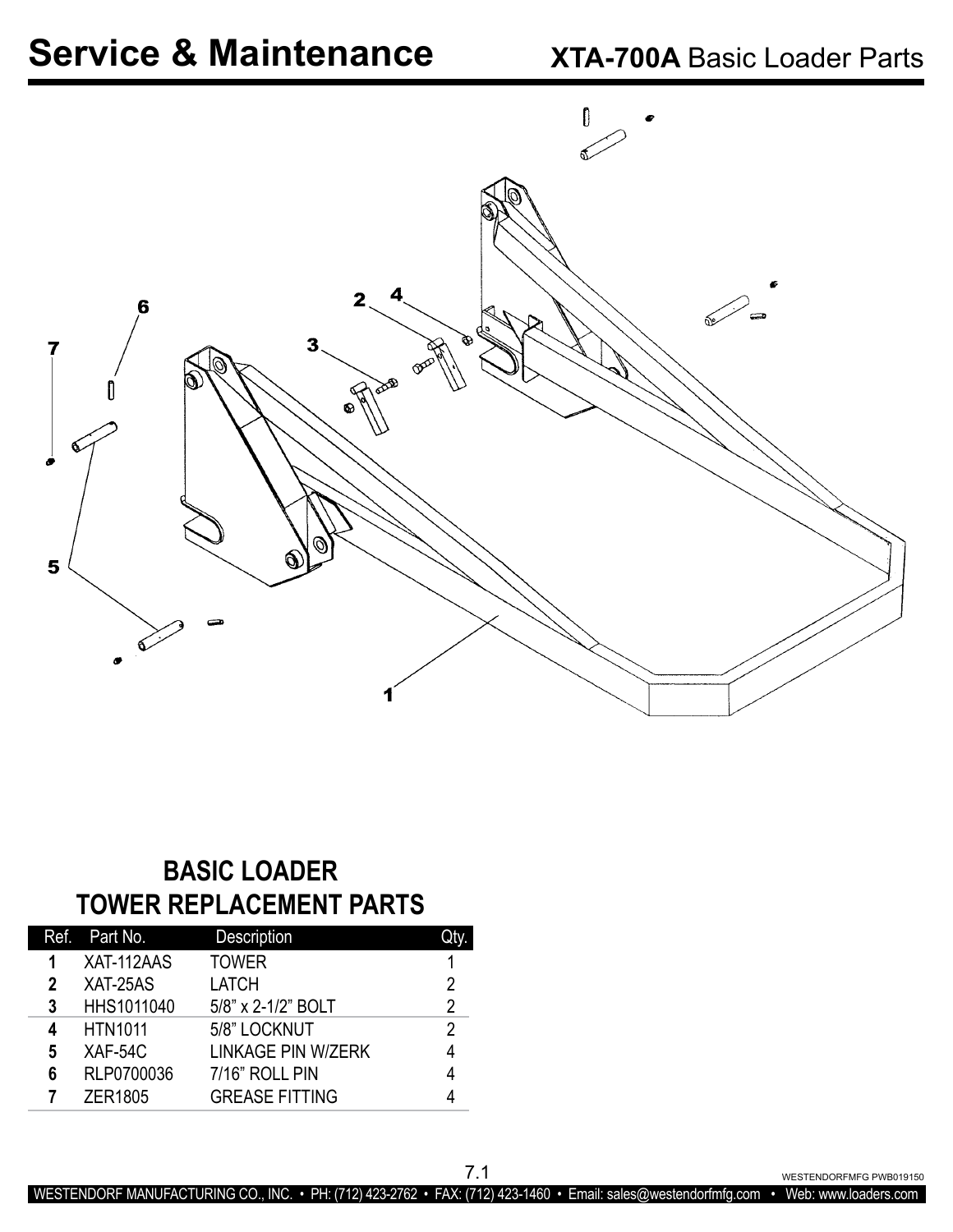

### **BASIC LOADER ARM REPLACEMENT PARTS**

| Ref. | Part No.         | Description           | Qty. | Ref. | Part No.       | Description                  | Qty. |
|------|------------------|-----------------------|------|------|----------------|------------------------------|------|
|      | XAF-4AAS         | <b>FRAME</b>          |      | 9    | RLP0600032     | 3/8" x 2" ROLL PIN           | 6    |
|      | NAF-15BAS        | LINKAGE CONNECTOR     |      | 10   | RLP0700036     | 7/16" ROLL PIN               | റ    |
| 3    | NAF-10A          | LINKAGE BAR           | 2    | 11   | NAF-51A        | PIN                          | റ    |
| 4    | NAF-10BAS        | LINKAGE BAR W/BUSHING | 2    | 12   | <b>NAF-117</b> | <b>SPACER WASHER</b>         | റ    |
| 5    | LMF-28AS         | PIN ROUND HEAD        | 2    | 13   | ZER1805        | <b>GREASE FITTING</b>        | 10   |
| 6    | <b>LMF-125AS</b> | PIN ROUND HEAD        | 2    | 14   | RLP0350032     | 7/32" x 2" ROLL PIN          | 6    |
|      | LW-32            | <b>INSERT</b>         | 8    | 15   | LAC-15-17      | <b>BUCKET INDICATOR KIT*</b> |      |
|      | XAF-54C          | <b>PIN</b>            | າ    |      |                |                              |      |

*NOTE: \*Bucket Indicator Kit & Height Indicator Kit, see page 7.3 for complete parts breakdown.*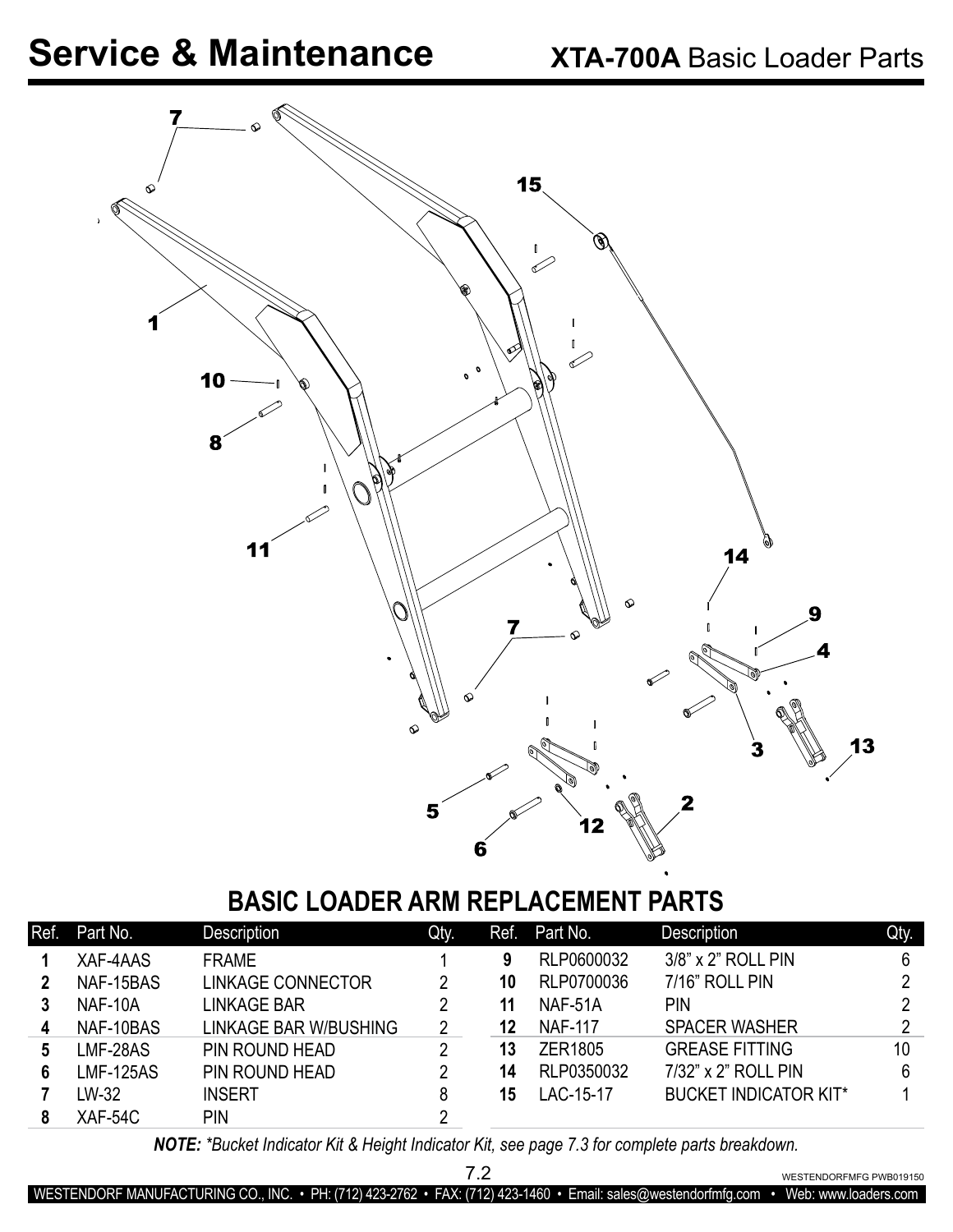## **XTA-700A** Rotational Indicators



 $\mathbb{C}_{\bullet}$ 

 $\overline{\mathscr{E}}_{\bigotimes}$ 

 $\mathbf 2$ 

### **ROTATIONAL BUCKET INDICATOR**

| Ref. | Part No.         | Description                      | Qty.           |
|------|------------------|----------------------------------|----------------|
|      | <b>LAC-15-17</b> | <b>BUCKET INDICATOR KIT*</b>     |                |
| 1    | <b>GRD-101AS</b> | <b>BUCKET INDICATOR</b>          |                |
| 2    | <b>GRD-105</b>   | <b>GAUGE ROD HOLDER</b>          |                |
| 3    | <b>GRD-145</b>   | <b>GAUGE ROD</b>                 |                |
| 4    | GRD-2AS          | <b>POINTER</b>                   | 1              |
| 5    | SR-C08           | <b>SNAP RING</b>                 | 2              |
| 6    | AHS0616006       | 3/8" X 3/8" ALLEN HEAD SET SCREW | $\overline{2}$ |
| 7    | DE-GRD           | <b>DECAL</b>                     |                |
| 8    | HHS0616020       | 3/8" X 1-1/4" BOLT               |                |
| 9    | <b>HTN0616</b>   | 3/8" LOCK NUT                    |                |
| 10   | CTK0200016       | 1/8" X 1" COTTER KEY             |                |
| 11   | <b>NAF-10</b>    | <b>PIVOT STRAP</b>               |                |
| 12   | <b>NAF-117</b>   | PIN HEAD                         |                |

*NOTE: \*Order LAC-15-17 when ordering a complete Rotational Bucket Indicator Kit.*

## **OPT. ROTATIONAL HEIGHT INDICATOR**

| Ref. | Part No.       | Description                       | Qty. |
|------|----------------|-----------------------------------|------|
|      | LAC-25-01      | <b>HEIGHT INDICATOR KIT*</b>      |      |
| 1    | GRD-11SUB      | <b>HEIGHT INDICATOR</b>           |      |
| 2    | GRD-2AS        | <b>HEIGHT INDICATOR POINTER</b>   |      |
| 3    | DE-GRD         | <b>DECAL</b>                      |      |
| 4    | <b>BUS-105</b> | <b>BUSHING</b>                    |      |
| 5    | <b>BUS-106</b> | <b>BUSHING</b>                    |      |
| 6    | <b>BUS-107</b> | <b>INSERT BUSHING</b>             |      |
| 7    | $LM-4$         | <b>BUSHING</b>                    |      |
| 8    | <b>XAF-154</b> | PIN                               |      |
| 9    | ZER1805        | <b>GREASE ZERK</b>                |      |
| 10   | SHS0616008     | 3/8" X 1/2" SQUARE HEAD SET SCREW |      |
| 11   | AHS0616006     | 3/8" X 3/8" ALLEN HEAD SET SCREW  |      |
| 12   | RLP0700036     | 7/16" ROLL PIN                    |      |
| 13   | HHS0616048     | 3/8" X 3" BOLT                    |      |
| 14   | CBF0616024     | 3/8" X 1-1/2" CARRIAGE BOLT       |      |
| 15   | <b>HTN0616</b> | 3/8" LOCK NUT                     |      |
|      | .              |                                   |      |

*NOTE: \*Order LAC-25-01 when ordering a complete Rotational Height Indicator Kit.*

WESTENDORFMFG PWB019150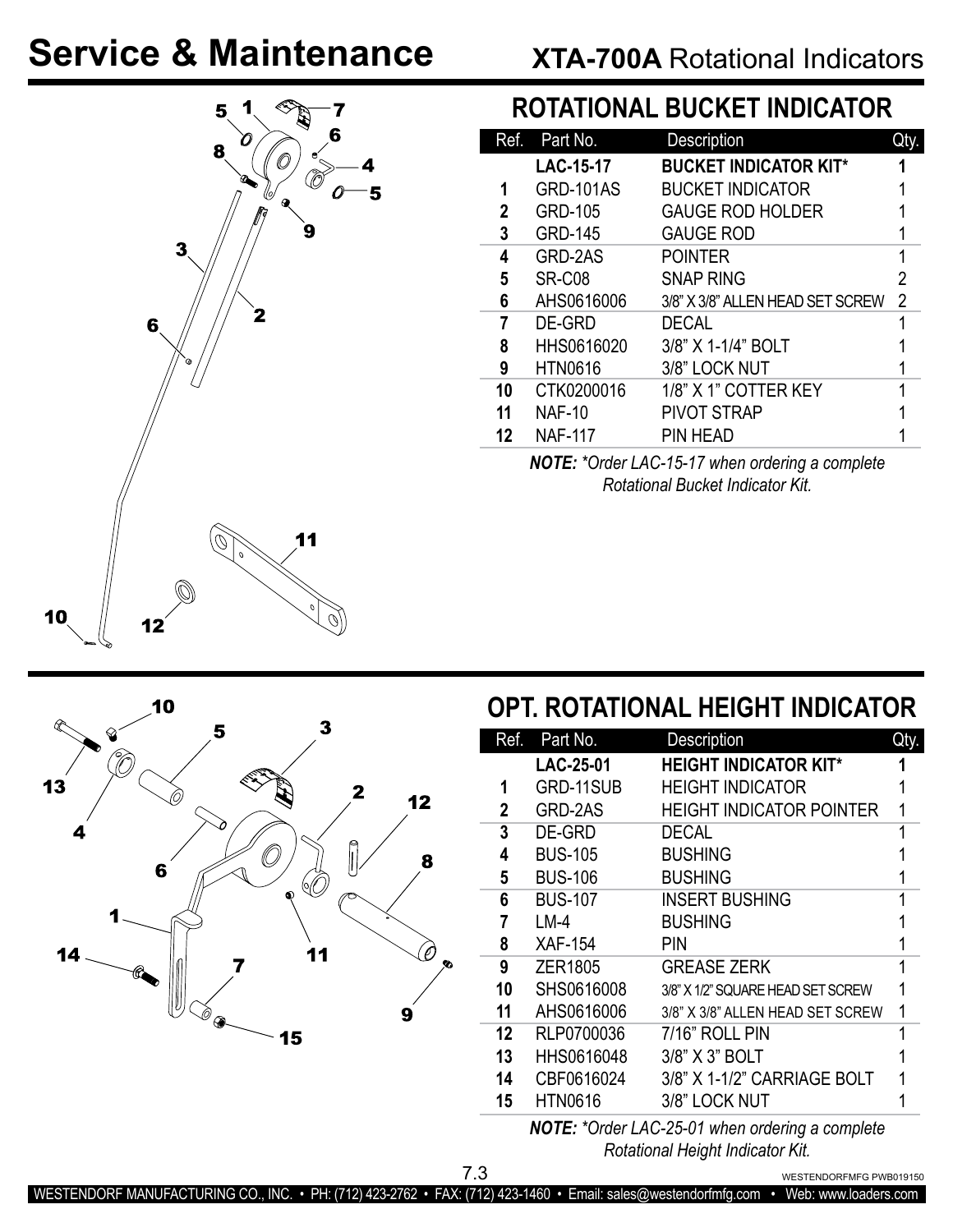

### **HYDRAULIC LINES**

| Ref. | Part No.       | <b>Description</b>    | Qty. | Ref. | Part No.        | Description       | Qty. |
|------|----------------|-----------------------|------|------|-----------------|-------------------|------|
|      | PF-FFC8        | FLAIRLESS TO 1/2" NPT | 4    | 11   | <b>OLT-280B</b> | <b>OIL LINE</b>   |      |
| 2    | PF-FSBT8       | <b>SWIVEL TEE</b>     | 4    | 12   | <b>OLT-281B</b> | OIL LINE          |      |
|      | $OH-3$         | OIL LINE HOLDER       | 3    | 13   | <b>OLT-282B</b> | OIL LINE          |      |
| 4    | OH-6A          | OIL LINE HOLDER       |      | 14   | <b>OLT-283B</b> | <b>OIL LINE</b>   |      |
| 5    | OH-12          | OIL LINE COVER        |      | 15   | <b>OLT-284B</b> | <b>OIL LINE</b>   |      |
| 6    | <b>OH-14A</b>  | OIL LINE HOLDER       | 3    | 16   | <b>OLT-285B</b> | OIL LINE          |      |
|      | OH-19          | <b>HOSE HOLDER</b>    |      | 17   | <b>OLT-286B</b> | OIL LINE          |      |
| 8    | <b>HFN0616</b> | 3/8" HEX NUT          |      | 18   | <b>OLT-287B</b> | <b>OIL LINE</b>   |      |
| 9    | H06020FF       | 3/8" x 20" HOSE       | 8    | 19   | BAND-15         | <b>METAL BAND</b> |      |
| 10   | OLT-1          | OIL LINE              | 4    |      |                 |                   |      |

7.4 WESTENDORFMFG PWB019150

WESTENDORF MANUFACTURING CO., INC. • PH: (712) 423-2762 • FAX: (712) 423-1460 • Email: sales@westendorfmfg.com • Web: www.loaders.com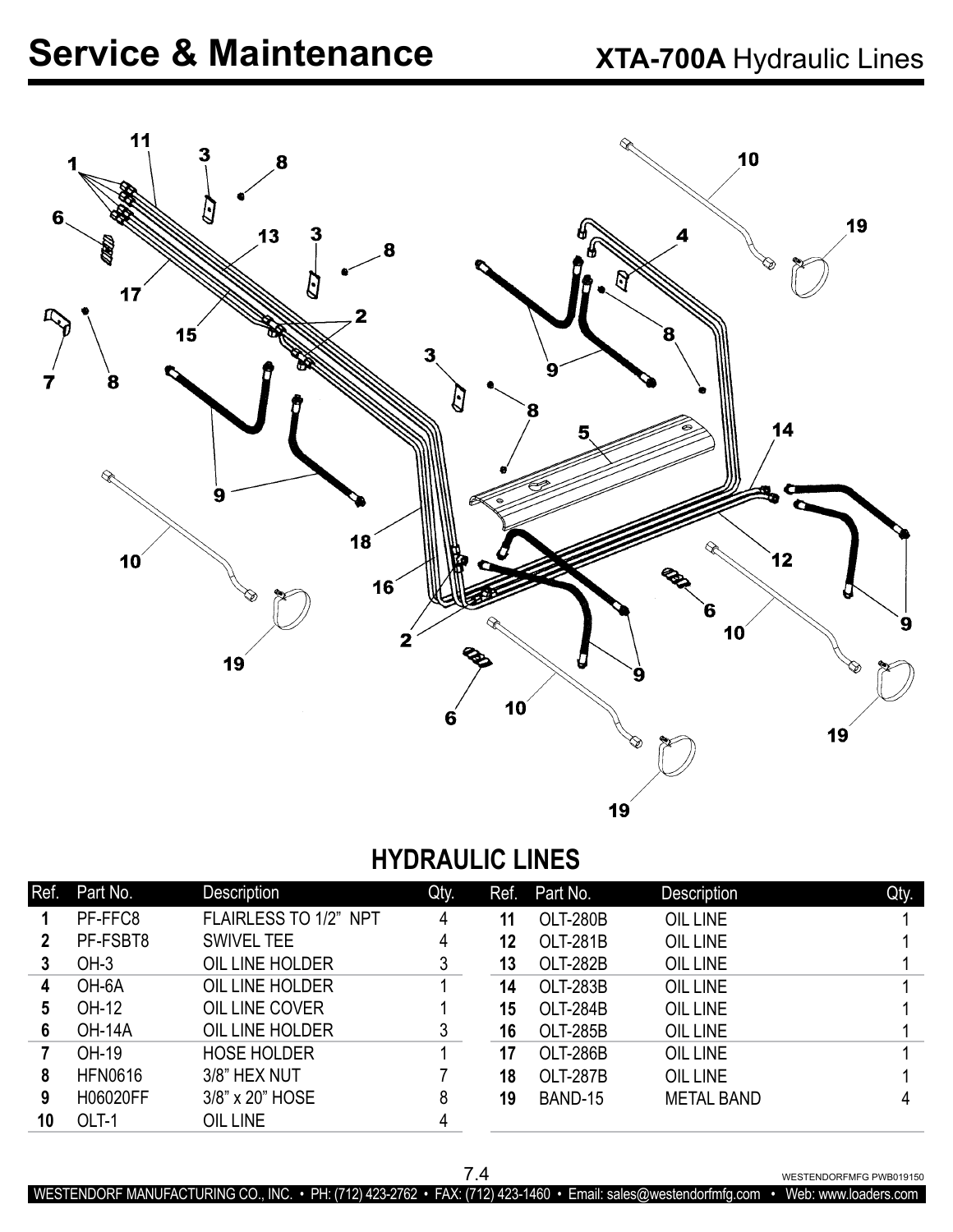2

#### **STEPS TO REPAIR CYLINDER**

6

- 1) Extend the ram out as far as possible.
- 2) At the ram end of the cylinder barrel you will find a snap ring located either on the face of the gland or inside the notch of the gland.
- 3) Locate the snap ring eyes (you may need to turn the gland inside the barrel to find the snap ring eyes). Compress the snap ring with snap ring pliers.
- 4) Remove the ram assembly (ram, gland, & piston) from barrel.
- 5) Notice the direction they are pointing so they can be properly re-assembled.
- 6) Remove the piston and gland from the ram.
- 7) Remove the old seals and rings and replace them with the new seals and rings. (Seal kits are packaged for several different cylinders. You may have extra parts)
- 8) Clean the cylinder with cleaner and a clean lint free cloth.
- 9) Lubricate the seals and rings to aid assembly.
- 10) Assemble the cylinder by reversing the order.

#### **CYLINDER REPAIR TIPS**

- When disassembling cylinders, keep the parts in correct orientation. Remove parts in sequence.
- Note the direction of the piston and gland. Lay out old seals and parts as they are removed.
- Assemble cylinder in proper order; lubricate to aid assembly.

### **LIFT CYLINDER REPLACEMENT PARTS**

|   | Ref. Part No. | <b>Description</b>       |  |
|---|---------------|--------------------------|--|
|   | $L-64$        | <b>CYLINDER COMPLETE</b> |  |
| 2 | L-6401        | <b>CYLINDER BARREL</b>   |  |
| 3 | $L - 6410$    | <b>CYLINDER RAM</b>      |  |
| 4 | G-U           | <b>GLAND</b>             |  |
| 5 | $P-Z$         | <b>PISTON</b>            |  |
| 6 | LW-32         | <b>INSERT</b>            |  |
|   | #53CK         | <b>SEAL KIT*</b>         |  |

*NOTE: \*Seal kit contains parts to repair one cylinder.*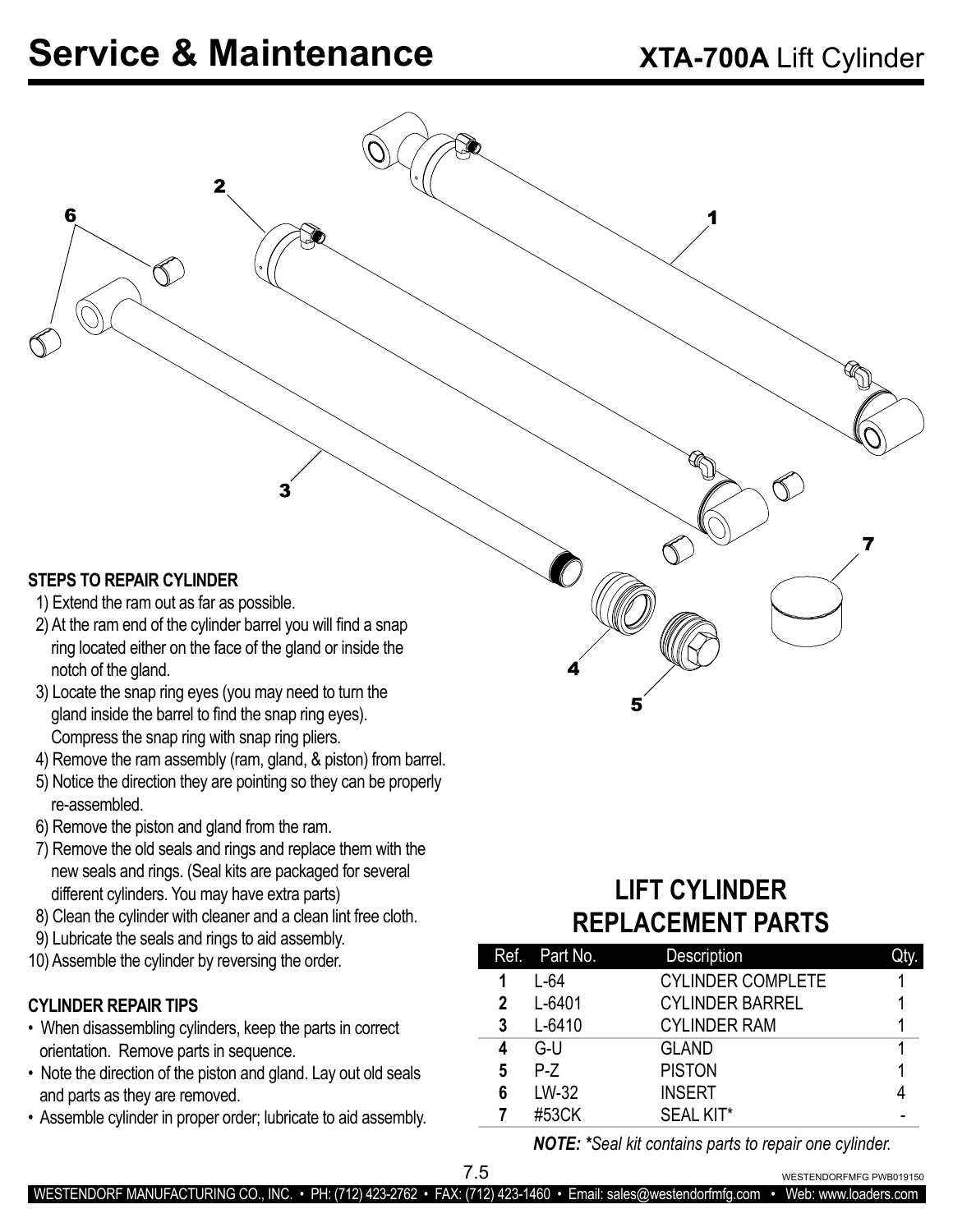

#### **STEPS TO REPAIR CYLINDER**

**1)** Remove spiral retaining ring from the top of the gland.

**2)** Gently drive the gland into the barrel using a brass or nonmarring punch until the round retaining ring is visible.

**3)** Remove the round retaining ring using a pair of long nose pliers.

**4)** Remove the ram assembly (ram, gland, & piston) from barrel.

**5)** Notice the direction they are pointing so they can be properly re-assembled.

**6)** Remove the jam nut and/or hex nut from the end of the ram.

**7)** Remove the old seals and rings and replace them with the new seals and rings. *(Seal kits are packaged for several different cylinders--you may have extra parts.)*

**8)** Clean the cylinder with cleaner and a clean *lint free* cloth.

**9)** Lubricate the seals and rings to aid assembly.

**10)** Assemble the cylinder by reversing the order.

#### **CYLINDER REPAIR TIPS**

- When disassembling cylinders, keep the parts in correct orientation. Remove parts in sequence.
- **•** Note the direction of the piston and gland. Lay out old seals and parts as they are removed.
- **•** Assemble cylinder in the proper order; lubricate to aid assembly.

## **BUCKET CYLINDER REPLACEMENT PARTS**

|   | Ref. Part No.  | Description                |   |
|---|----------------|----------------------------|---|
|   | $B-24$         | <b>CYLINDER (COMPLETE)</b> |   |
| 2 | B-2401         | <b>CYLINDER BARREL</b>     |   |
| 3 | B-2410         | <b>CYLINDER RAM</b>        |   |
|   | G-L            | <b>GLAND</b>               |   |
| 5 | P-B            | <b>PISTON</b>              |   |
| 6 | <b>HFN1614</b> | 1" HEX NUT                 |   |
|   | ZER1805        | <b>GREASE FITTING</b>      | 2 |
| 8 | #4CK           | <b>SEAL KIT*</b>           |   |

*NOTE: \*Seal kit contains parts to repair one cylinder.*